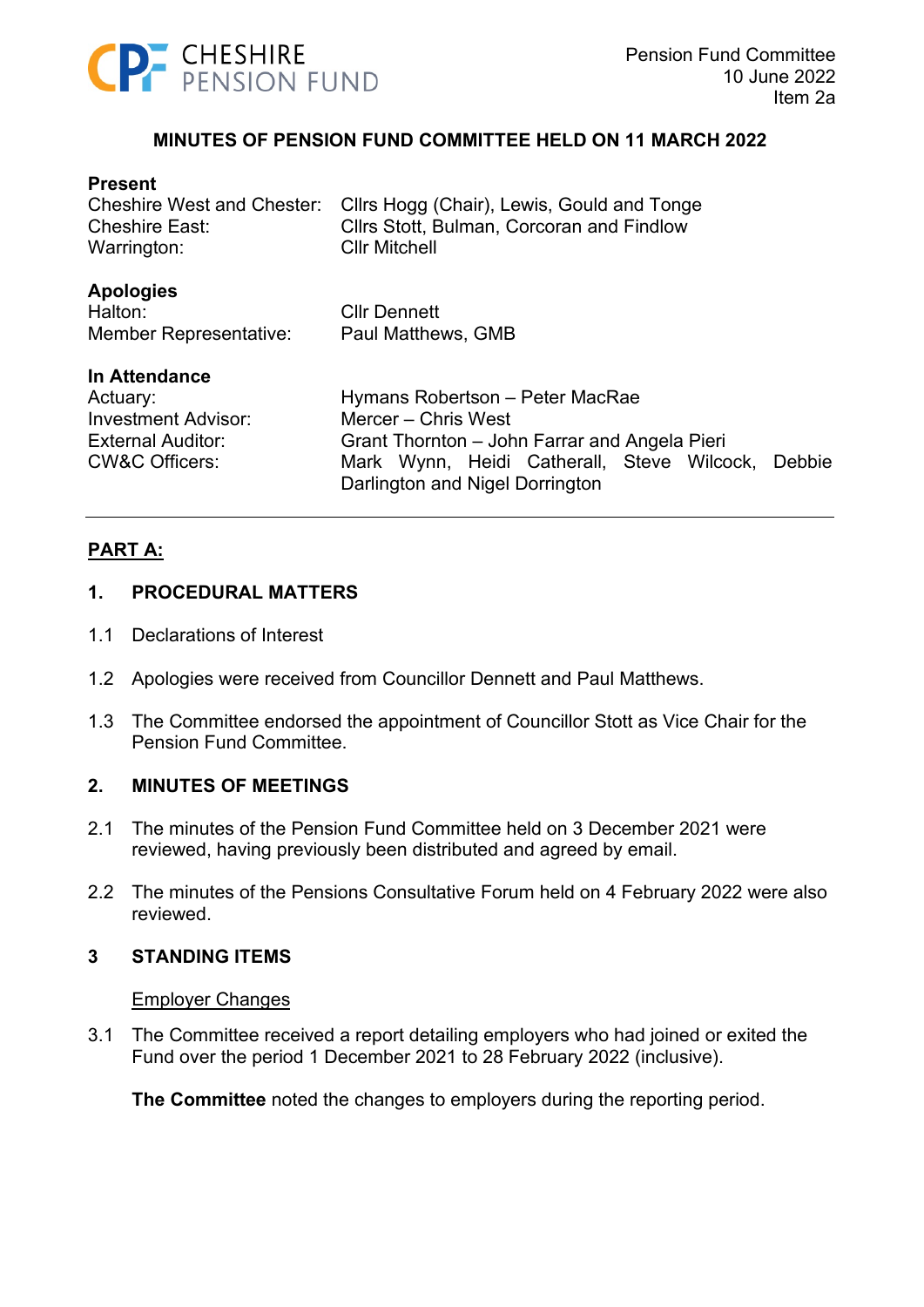

### Compliance Update

- 3.2 The Committee received the Compliance Update including a summary of the breaches log for the period to 31 December 2021. Sixty breaches occurred in the period, of these fifty-nine required no further action following investigation.
- 3.3 The Fund had reported a breach to the Pensions Regulator relating to Annual Benefit Statements which didn't meet the 100% target set by LGPS Regulations. The Committee received an update confirming the steps being taken to issue statements to all eligible members.

**The Committee** noted the cumulative Breaches Log for the period to 31 December 2021.

#### Business Plan 2021-22

- 3.4 The Committee were presented with the performance reporting dashboard which summarised progress in delivering the 2021-22 Action Plan.
- 3.5 The Committee also received the forecast outturn for 2021-22.

**The Committee noted:** Progress in delivering the Action Plan and the forecast outturn.

#### Regulatory Update

3.6 Committee received a report outlining an overview of regulatory changes and events, along with an update on expected future consultations which will impact the Local Government Pension Scheme. Members asked about the Fund's approach to the Government's likely 'Levelling Up' consultation proposals and asked that preparatory work on options with LGPS Central Ltd be accelerated.

**The Committee** noted the position as set out in the report.

### **4. STATEMENT OF ACCOUNTS AND EXTERNAL AUDIT PROGRESS REPORT 2021-22**

- 4.1 The Committee received a progress report on plans to produce and audit the 2021/22 Statement of Accounts.
- 4.2 The key dates for Committee input are:

| Key Date        | <b>Action</b>                                                                                                                                                    |
|-----------------|------------------------------------------------------------------------------------------------------------------------------------------------------------------|
| $\vert$ 10 June | Committee review the draft accounts prior to them being<br>presented to Audit and Governance Committee for approval.<br>Grant Thornton Audit Plan also received. |
| 9 Sept          | Draft Audit Findings Report presented to Pension Fund Committee                                                                                                  |

4.3 The proposed timetable was designed to permit the Fund's Annual Report including the Audited Statement of Accounts to be published by 1 December.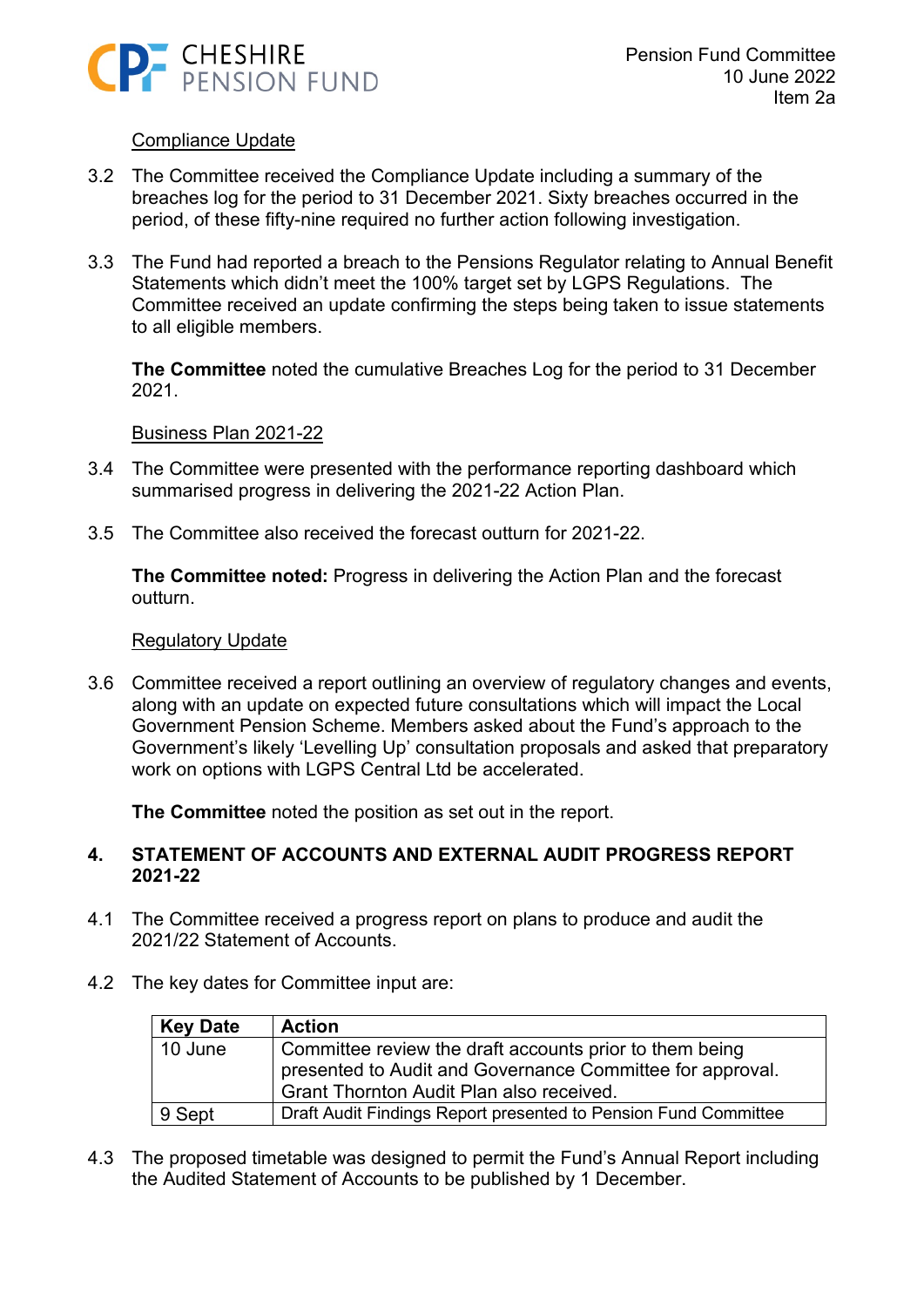

- 4.4 Grant Thornton presented their Audit progress report and sector update. This summarised the latest position with regard to finalising the audit of Cheshire West and Chester Council and Members questioned the reasons for the delay. The delays in finalising the 20-21 audit meant that the Audit Plan for 21-22 could not yet be presented and would therefore now be presented to the June Pension Fund Committee meeting.
- 4.5 The Pension Fund accounts for 2020/21 have been finalised and the audit is substantially complete. However, as the audit opinions for both the Council and the Pension Fund have to be issued together this has meant that the opinion for the Pension Fund accounts for 2020/21 is also delayed.

**The Committee:** noted the timetable for producing the 2021/22 Annual Report and Statement of Accounts and Progress Report from Grant Thornton.

## **5. BUSINESS PLAN 2022-26**

- 5.1 The Committee received the draft Business Plan for 2022/26 and forecast budget for 2022/23.
- 5.2 The structure of the Business Plan had been reviewed to focus on the Fund's primary aims and key activity to support those aims. The Business Plan sets out the Fund's long term aims; local governance arrangements, resources (budget and staffing) to deliver the plan and key objectives for the coming year.
- 5.3 Committee noted there remains uncertainty on the scope and timing of national developments, particularly exit reform, regulations to implement McCloud, SAB Good Governance review and expected DLUHC consultations which will impact during the year. The plan will be reviewed in the light of national and local developments with further reports to Committee as more information emerges.
- 5.4 A more detailed performance and action tracker for 2022/23, along with an updated risk register, will be presented to Committee at the June meeting with progress in delivering the plan being reported quarterly through the year.

**The Committee:** Endorsed the Business Plan and the 2022/23 budget.

# **6. TRAINING PLAN FOR COMMITTEE AND BOARD**

- 6.1 The Committee received the Training Policy for Committee and Board. The policy is unchanged from the version approved by the Committee in March 2020. It will be reviewed and updated during 2022/23 in line with emerging national developments.
- 6.2 Committee members have received the outcome of their individual knowledge and skills self-assessment and individual training plan. Members were reminded of the opportunities for developing knowledge and understanding by attending regular conferences and seminars and through online learning.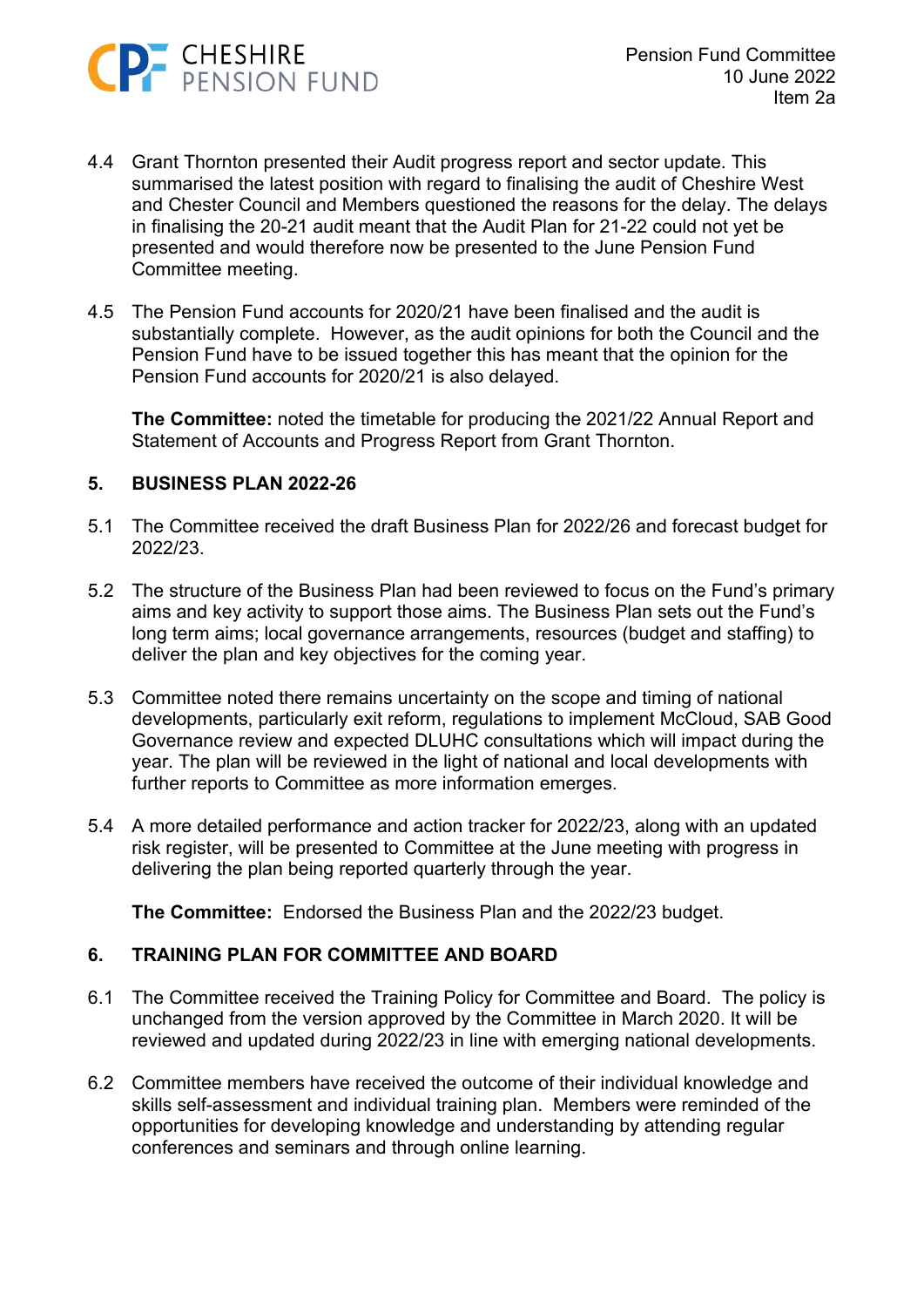

**The Committee:** Noted the current Training Policy and that it will be reviewed during 2022 in line with national developments, and endorsed the 2022/23 Training Plan

# **7. INVESTMENT STRATEGY UPDATE**

- 7.1 The Committee received a report which presented the Fund's updated Investment Strategy Statement (ISS) and Responsible Investment (RI) policy for endorsement. The changes were proposed as a result of the Fund's lighter touch annual review of its investment strategy. The two documents remain substantially unchanged from the current versions which were endorsed by the Committee on 12 March 2021 with just two changes proposed:
	- i) The incorporation of the adjustments to the strategic asset allocation for open employers and academies previously endorsed by the September 2021 Committee.
	- ii) The clarification and strengthening of the Fund's net zero ambition so that the Fund now commits to 'decarbonise its investment portfolio to deliver net zero by 2050 at the latest'.
- 7.2 In addition, the report set out a proposed work programme containing six priority areas for review in 2022/23.

**The Committee:** Endorsed the updated Investment Strategy Statement and Responsible Investment policy and agreed they can be published on the Fund's website.

# **8. ANY OTHER BUSINESS**

8.1 No matters were raised.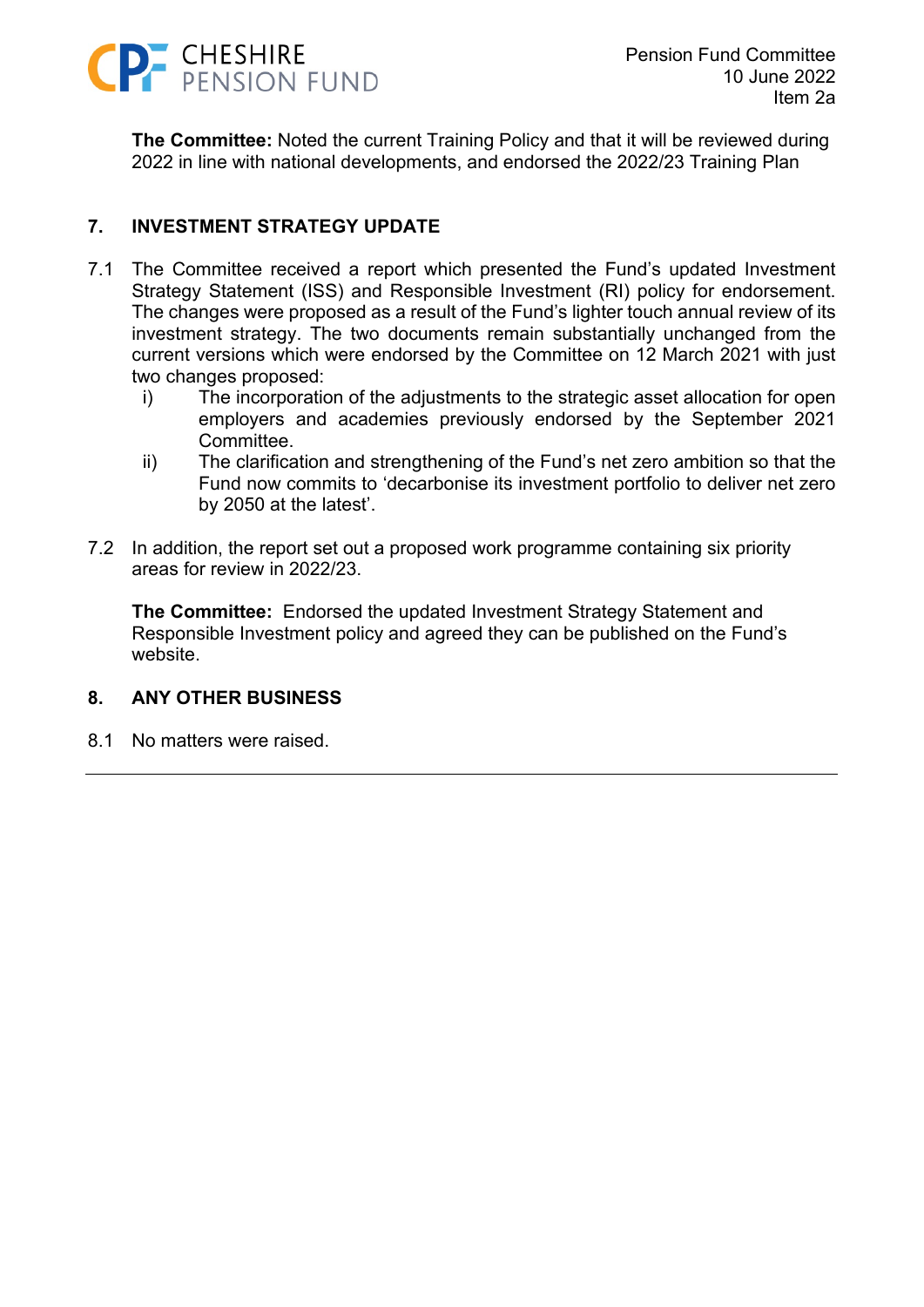

# **PART B**

## **The Committee resolved that:**

The details of the following items remain confidential on the grounds they/it involve the likely disclosure of exempt information as defined by Paragraph 3 Part 1 of Schedule 12A of the Local Government Act 1972 (as amended) and that the public interest would not be served in publishing the information**.** A non-confidential summary of the items discussed is provided for information.

## **9. PROCEDURAL MATTERS**

9.1 The Committee noted the draft Minutes from the Investment Sub-Committee meeting on 11 February 2022 which had been circulated via email.

## **10. 2022 TRIENNIAL VALUATION ASSUMPTIONS**

- 10.1 The Committee received a report setting out the recommended assumptions from the Fund Actuary for the upcoming formal valuation as at 31 March 2022. The report confirmed that the recommended assumptions did not impact on the existing funding and contribution strategy for the four Cheshire Councils which the Committee had endorsed on 3 December 2021.
- 10.2 The Actuary was questioned by Members on the recommended assumptions with one member registering their concern that the assumed longevity improvements might be too optimistic.

**The Committee:** Considered and approved the recommended assumptions as set out in in the report to set the funding target for the Fund's upcoming formal valuation as at 31 March 2022.

# **11. INVESTMENT PORTFOLIO – SUSTAINABLE EQUITY**

- 11.1 The Committee received a report which considered options to fund the Committee's existing decision to invest 20% (c.£400m) of the Fund's equity portfolio in the new LGPS Central (LGPSC) Global Sustainable Active Equity Fund.
- 11.2 Two potential options involving redemptions from within the Fund's existing equity portfolio were presented by the Fund's investment advisors Mercer, who analysed the impact of options of the residual equity portfolio in terms of historic financial performance, style bias, sector, country and company exposure as well as the impact on fee levels and Environmental, Social and Governance (ESG) credentials.
- 11.3 The report set out the reasons underpinning the recommendation which included:
	- It permits the Fund to maintain a well-diversified active equity mandate which in turn compliments the Fund's existing passive equity portfolio.
	- It maintains the momentum towards pooling of investment assets by increasing pooled assets by approx. £353m.